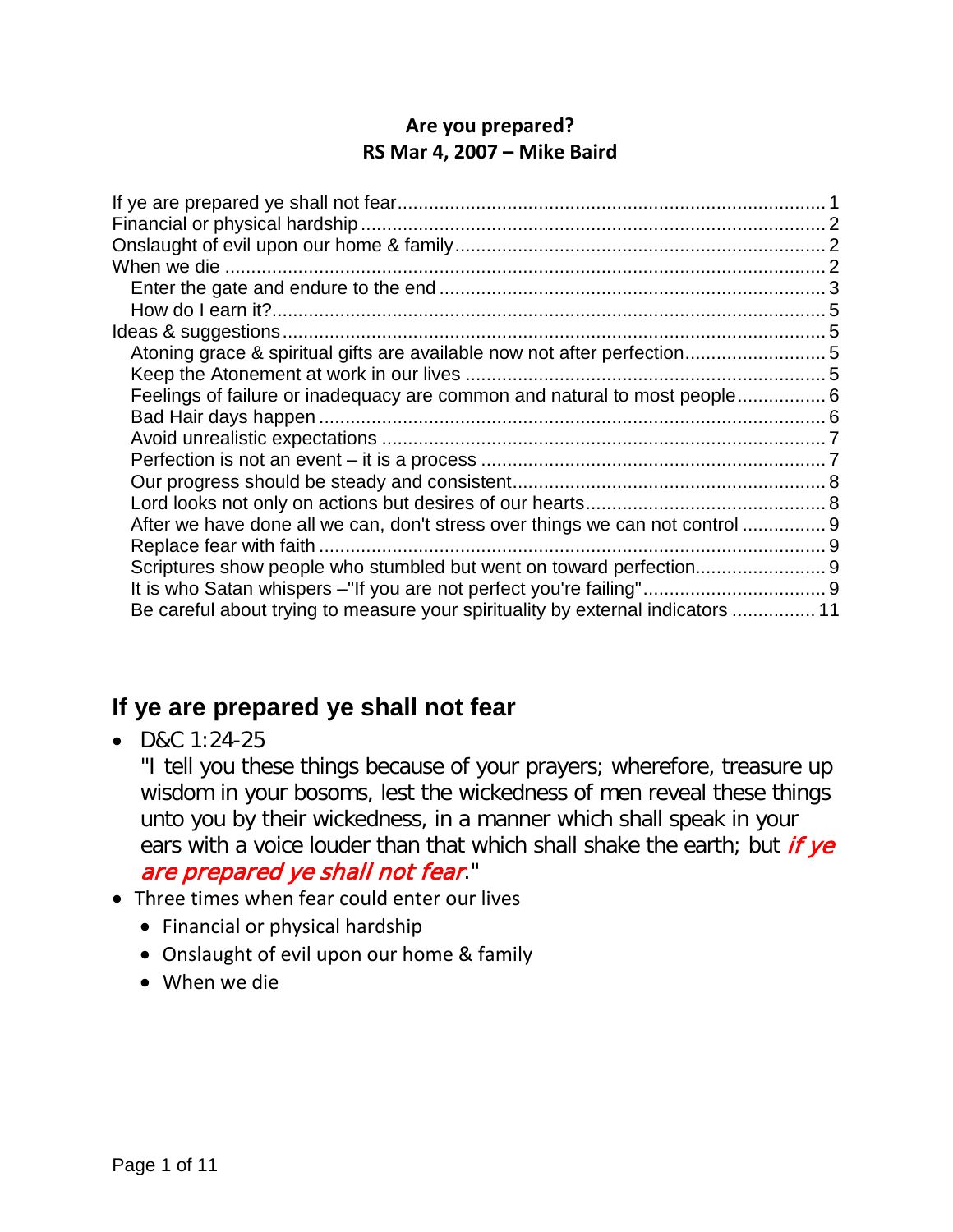# <span id="page-1-0"></span>**Financial or physical hardship**

- Recognizing the promptings of the Spirit
	- D&C 128:1

"As I stated to you in my letter before I left my place, that I would write to you from time to time and give you information in relation to many subjects, I now resume the subject of the baptism for the dead, as that subject seems to occupy my mind, and press itself upon my feelings the strongest, since I have been pursued by my enemies."

- RS President has felt this way about physical preparedness
	- She has directed energies and efforts to this end
- Mike Baird

" I feel impressed to say that I'm speaking directly to several here when I say you need to reprioritize your spending and or thinking and put more effort into preparedness" (March 3, 2007)

# <span id="page-1-1"></span>**Onslaught of evil upon our home & family**

- Family home evening
- Family scripture study
- Be where you should be when you should be with regards to church
- Temple attendance

# <span id="page-1-2"></span>**When we die**

- How many fear they are not ready to die and meet God today?
- How do you prepare so that you don't fear?
- Summary:
	- Enter into covenants
	- Keep those covenants every day
		- How? Consistently:
			- Repent
			- Scripture study
			- Pray
			- FHE
			- Regular church attendance
			- Regular temple attendance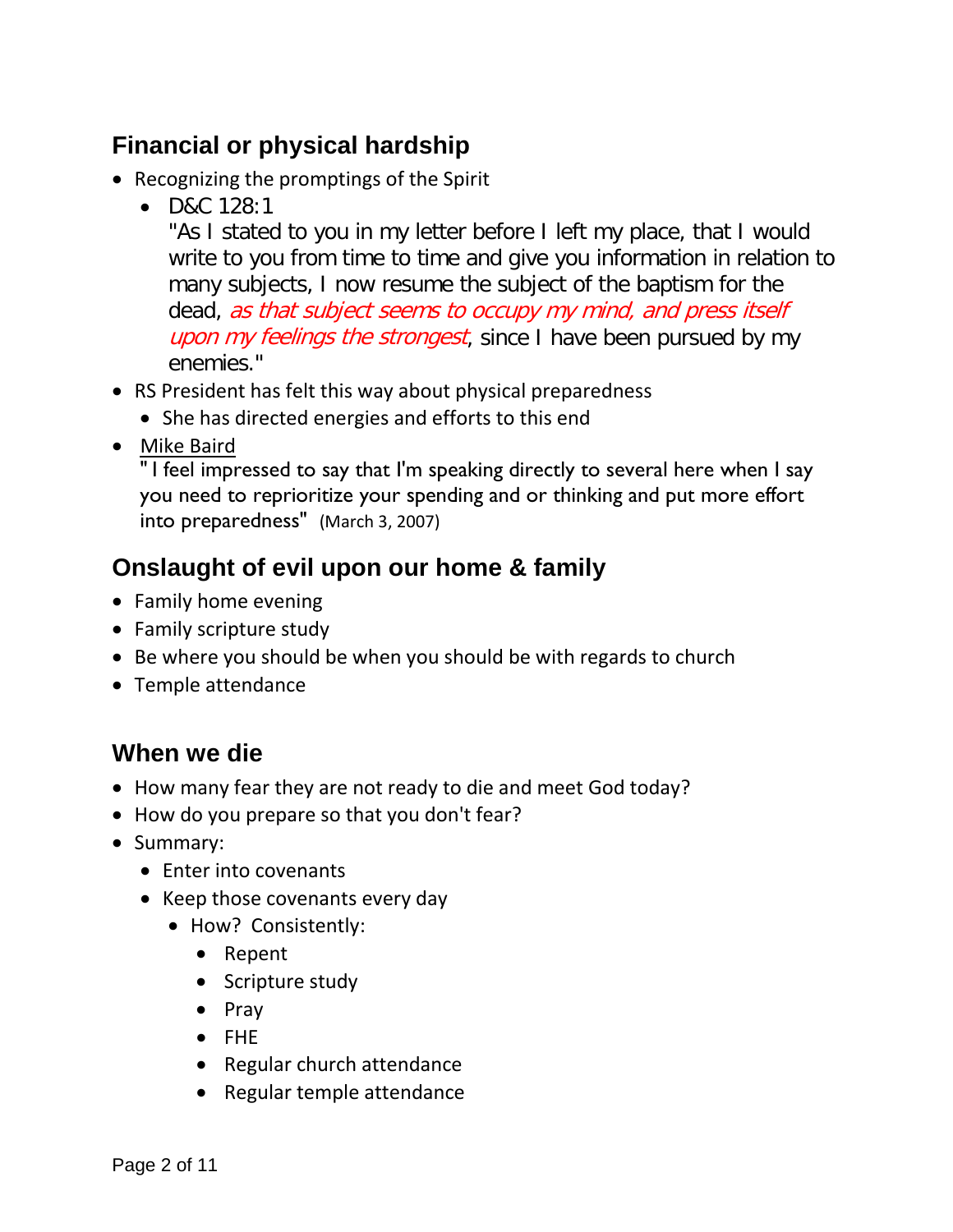#### <span id="page-2-0"></span>*Enter the gate and endure to the end*

• 2 Nephi 31:15-21

"that unless a man shall endure to the end, in following the example of the Son of the living God, he cannot be saved."

"..For the gate by which ye should enter is repentance and baptism by water; and then cometh a remission of your sins by fire and by the Holy Ghost."

"..Wherefore, if ye shall press forward, feasting upon the word of Christ, and endure to the end, behold, thus saith the Father: Ye shall have eternal life."

"..there is none other way nor name given under heaven whereby man can be saved "

- 3 Nephi 15:9, 3 Nephi 27:6, 16, 19,20,22, Alma 32:13, Matt 10:22, Mark 13:13
- Bruce R McConkie

" If we keep two principles in mind we will thereby know that good and faithful members of the Church will be saved even though they are far from perfect in this life. These two principles are

 (1) that this life is the appointed time for men to prepare to meet God-this life is the day of our probation; (Alma 12:27) and

 (2) that the same spirit which possesses our bodies at the time we go out of this mortal life shall have power to possess our bodies in that eternal world. (Alma 34:34)

What we are doing as members of the Church is charting a course leading to eternal life. There was only one perfect being, the Lord Jesus. If men had to be perfect and live all of the law -strictly, wholly, and completely, there would be only one saved person in eternity. The prophet taught that there are many things to be done, even beyond the grave, in working out our salvation. And so what we do in this life is chart a course leading to eternal life. That course begins here and now and continues in the realms ahead. We must determine in our hearts and in our souls, with all the power and ability we have, that from this time forward we will press on in righteousness; by so doing we can go where God and Christ are. If we make that firm determination, and are in the course of our duty when this life is over, we will continue in that course in eternity. That same spirit that possesses our bodies at the time we depart from this mortal life will have power to possess our bodies in the eternal world. If we go out of this life loving the Lord, desiring righteousness, and seeking to acquire the attributes of godliness, we will have that same spirit in the eternal world, and we will then continue to advance and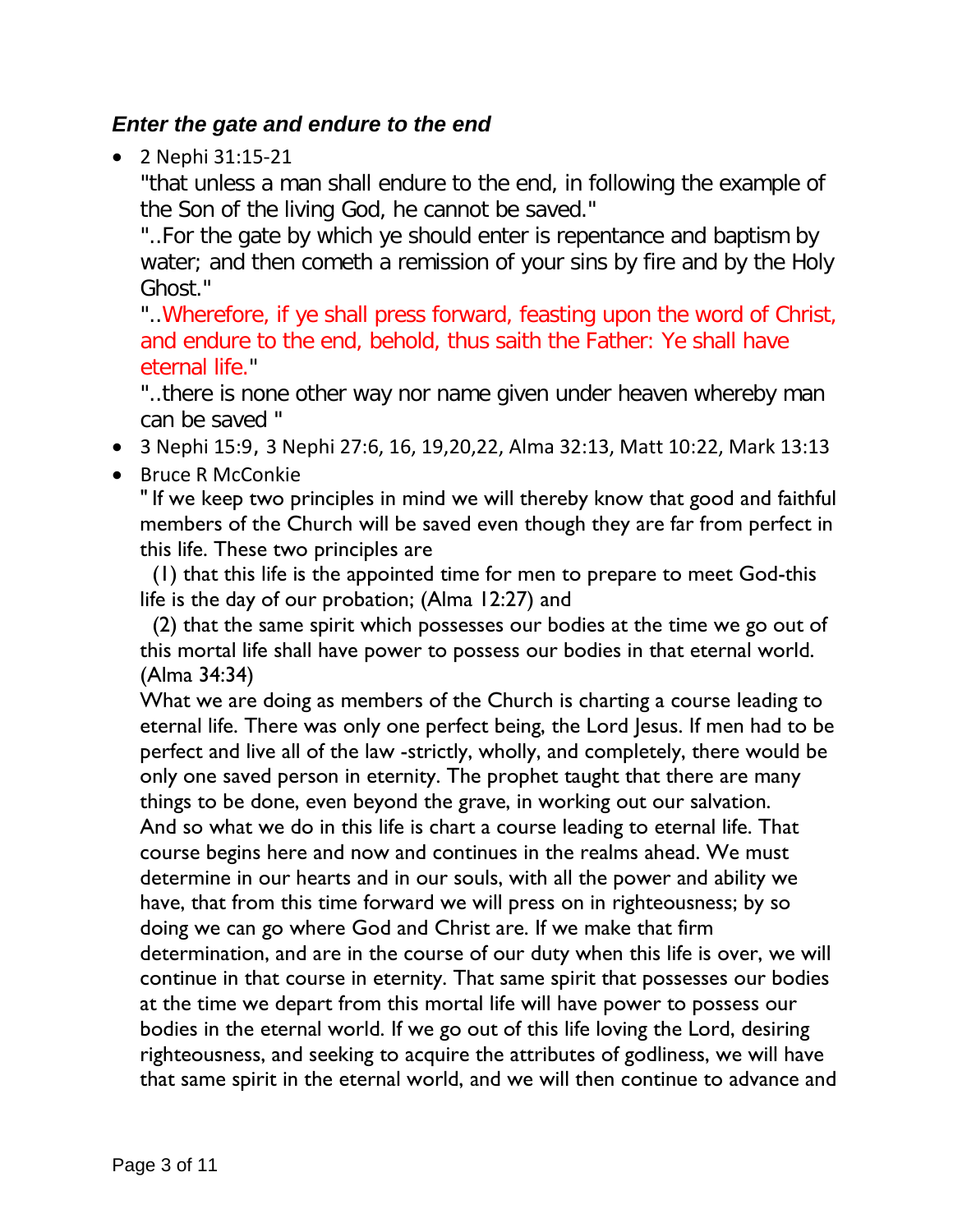progress until an ultimate, destined day when we will possess, receive, and inherit all things. " ("The Seven Deadly Heresies," in Speeches of the Year, 1980, 78-79)

• Bruce R McConkie

"We don't need to get a complex or get a feeling that you have to be perfect to be saved. You don't. There's only been one perfect person, and that's the Lord Jesus, but in order to be saved in the Kingdom of God and in order to pass the test of mortality, what you have to do is get on the straight and narrow path - thus charting a course leading to eternal life - and then, being on that path, pass out of this life in full fellowship. I'm not saying that you don't have to keep the commandments. I'm saying you don't have to be perfect to be saved. If you did, no one would be saved... You don't have to do what Jacob said, 'Go beyond the mark.' You don't have to live a life that's truer than true. You don't have to have an excessive zeal that becomes fanatical and becomes unbalancing. What you have to do is stay in the mainstream of the Church keeping commandments, paying your tithing, serving in the organizations of the Church, loving the Lord, staying on the straight and narrow path. If you're on that path when death comes - because this is the time and the day appointed, this the probationary estate - you'll never fall off from it, and, for all practical purposes, your calling and election is made sure." " ("The Probationary Test of Mortality," Devotional Address given at University of Utah Institute of Religion, January 10, 1982, p. 11.)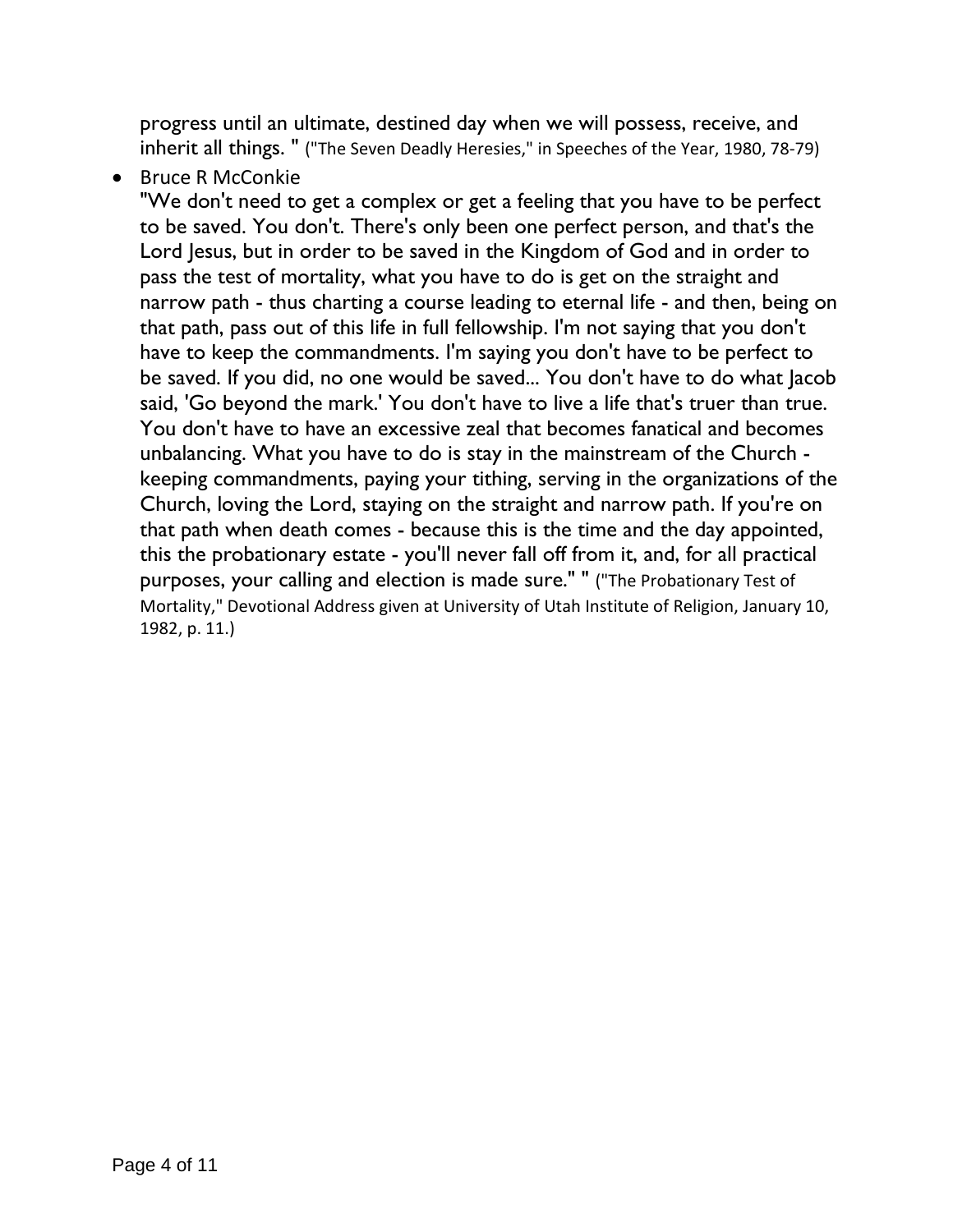### <span id="page-4-0"></span>*How do I earn it?*

- It is free we can not earn or buy it
	- 2 Nephi 9:50, 2 Nephi 26:25
	- See "Salvation by Grace"
- We must accept the gift
	- $\bullet$  2 Nephi 2:7

"broken heart and a contrite spirit"

- D. Todd Christofferson (Of the Presidency of the Seventy) "it is not that we earn these gifts, but rather that we choose to seek and accept" ("Justification and Sanctification", Ensign, June 2001, 18)
- D&C 88:33

"For what doth it profit a man if a gift is bestowed upon him, and he receive not the gift? Behold, he rejoices not in that which is given unto him, neither rejoices in him who is the giver of the gift"

• "Saving the Bees", New Era, Nov 2003, pg 10

# <span id="page-4-1"></span>**Ideas & suggestions**

Maintaining a balance between mortal realities and immortal goals

### <span id="page-4-2"></span>*Atoning grace & spiritual gifts are available now not after perfection*

- We don't have to perfect ourselves, then receive Grace
- Boyd K Packer:

"So many are like the immigrant woman who skimped and saved and deprived herself until, by selling all of her possessions, she bought a steerage-class ticket to America.

She rationed out the meager provisions she was able to bring with her. Even so, they were gone early in the voyage. When others went for their meals, she stayed below deck—determined to suffer through it. Finally, on the last day, she must, she thought, afford one meal to give her strength for the journey yet ahead. When she asked what the meal would cost, she was told that all of the meals had been included in the price of her ticket." (Grace Works. pg 95)

### <span id="page-4-3"></span>*Keep the Atonement at work in our lives*

• Gerald Lund  $(2^{\text{nd}}$  Quorum of 70):

"If at times we feel weary or think that we can't do enough or do it well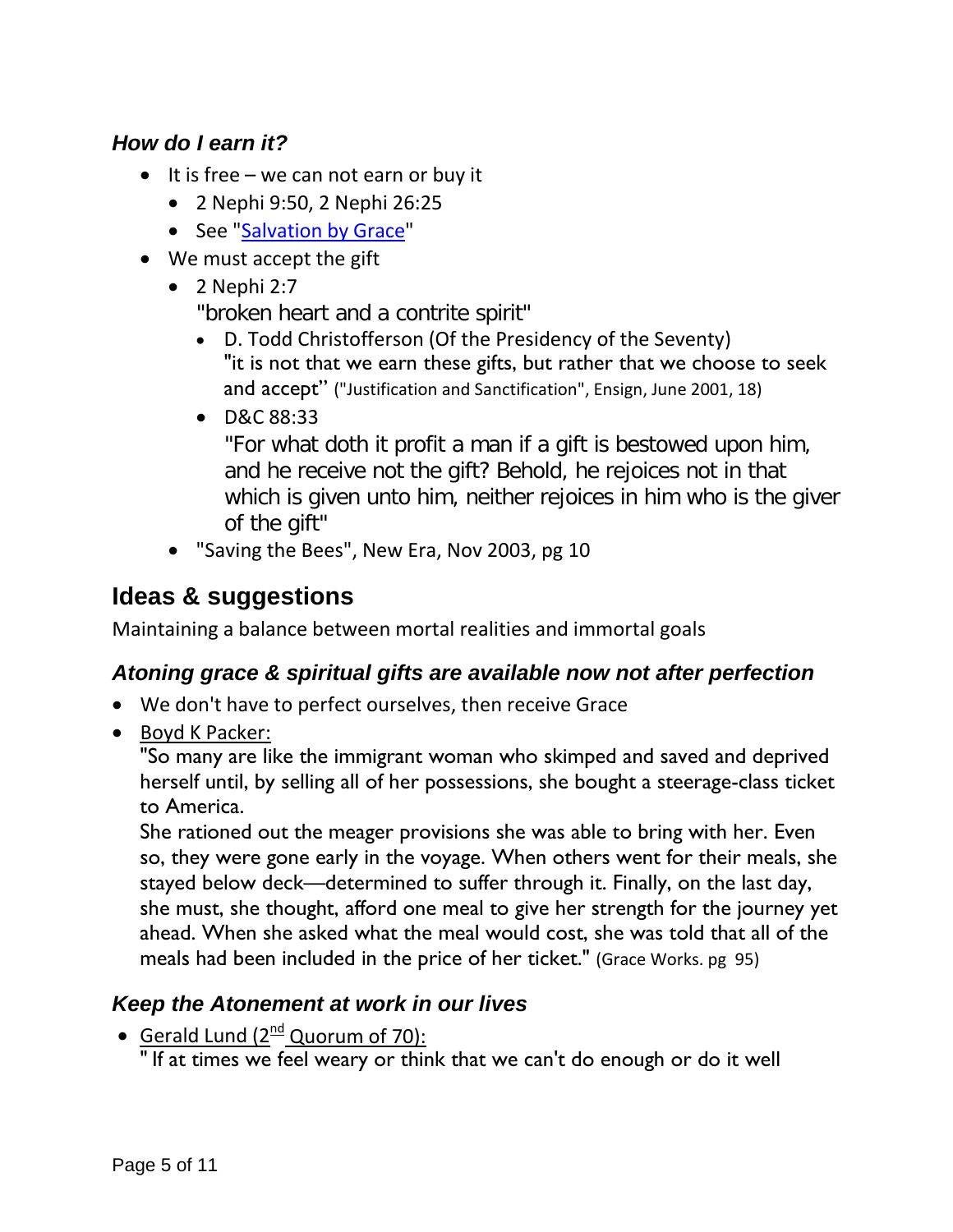enough to be perfected, we have lost sight of the Atonement." (Jesus Christ, Key to the Plan of Salvation, 168-75))

• Robert Millet:

"Spiritual change .. [does] not come because we work harder, or longer hours. It comes as a result of working smarter, working in conjunction with the Lord God Omnipotent " (Grace Works. pg 95)

• Robert Millet:

"All too often, however, my actions have betrayed my limited orientation, my vision of Christ as a type of spiritual advisor, a sort of celestial cheerleader who stands on the sidelines and whispers encouragement, not the Lord God Omnipotent who came to Earth to make men and women into new creatures through the empowering them to do what they could never do for themselves" (Grace Works. pg 110)

### <span id="page-5-0"></span>*Feelings of failure or inadequacy are common and natural to most people*

(Gerald N. Lund, Jesus Christ, Key to the Plan of Salvation, 168-75)

• Neal A Maxwell:

"I speak, not to the slackers in the Kingdom, but to those who carry their own load and more; not to those lulled into false security, but to those buffeted by false insecurity, who, though laboring devotedly in the Kingdom, have recurring feelings of falling forever short. . . . The first thing to be said of this feeling of inadequacy is that it is normal. . . . Following celestial road signs while in telestial traffic jams is not easy, especially when we are not just moving next door—or even across town." ("Notwithstanding My Weakness," Ensign, November 1976, 12)

## <span id="page-5-1"></span>*Bad Hair days happen*

• Elder Boyd K Packer:

" We live in a day when the adversary stresses on every hand the philosophy of instant gratification. We seem to demand instant everything, including instant solutions to our problems. We are indoctrinated that somehow we should always be instantly emotionally comfortable. When that is not so, some become quite anxious - and all too frequently seek relief from counseling, from analysis, and even from medication.

It was meant to be that life would be a challenge. To suffer some anxiety, some depression, some disappointment, even some failure is normal. Teach our members that if they have a miserable day once in a while, or several in a row, to stand steady and face them. Things will straighten out. There is great purpose in our struggle in life." (That All May Be Edified, p. 94.)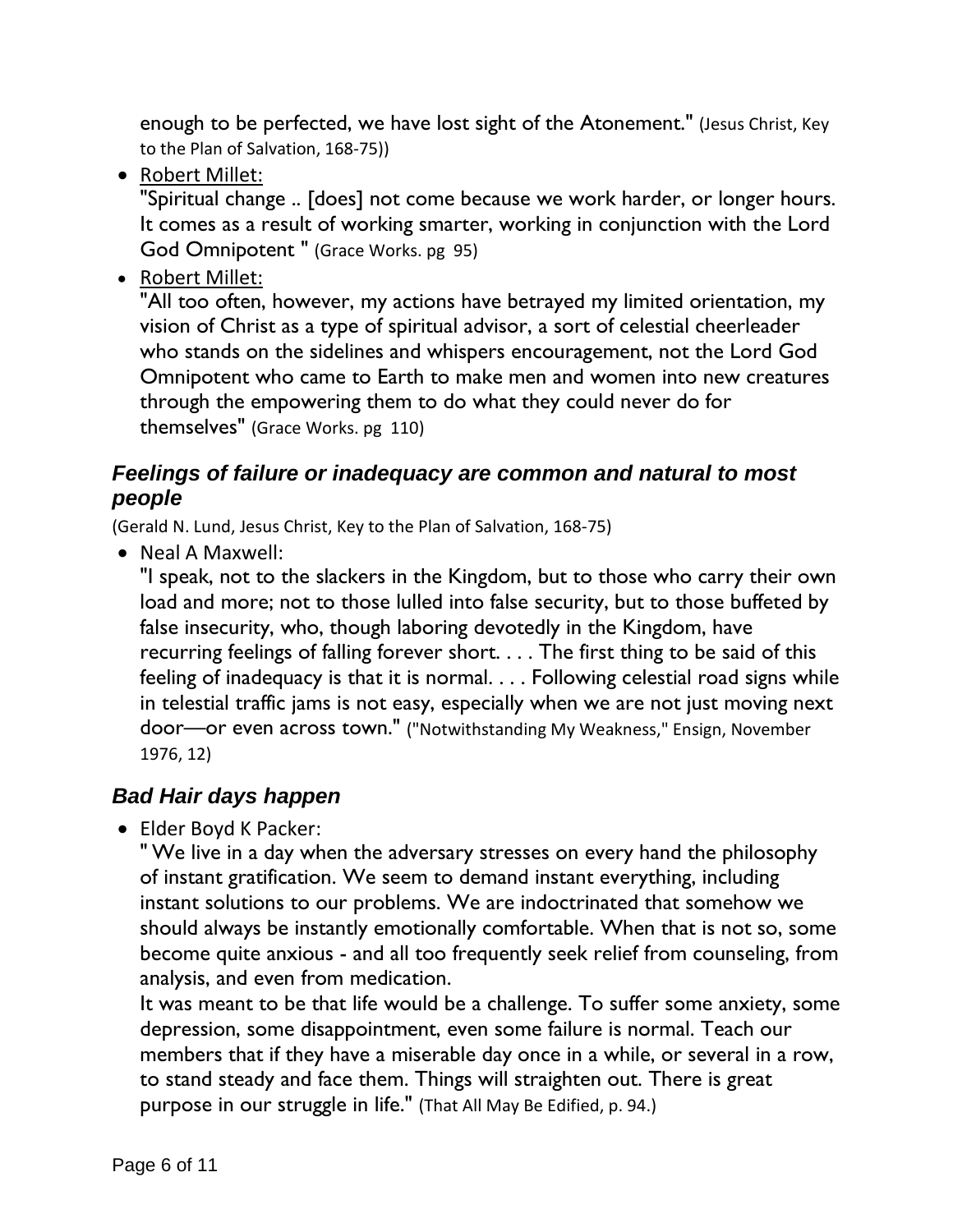- Gordon B. Hinckley, quoting columnist Jenkins Lloyd Jones:
- "Anyone who imagines that bliss is normal is going to waste a lot of time running around shouting that he's been robbed. The fact is that most putts don't drop, most beef is tough, most children grow up to be just people, most successful marriages require a high degree of mutual toleration, most jobs are more often dull than otherwise. Life is like an old time rail journey . . . delays, sidetracks, smoke, dust, cinders, and jolts, interspersed only occasionally by beautiful vistas and thrilling bursts of speed. The trick is to thank the Lord for letting you have the ride." ("Big Rock Candy Mountains," Deseret News, 12 June 1973, A4; as cited in Ensign, March 1997, p. 60)

#### <span id="page-6-0"></span>*Avoid unrealistic expectations*

(Gerald N. Lund, Jesus Christ, Key to the Plan of Salvation, 168-75)

• D&C 10:4

"Do not run faster or labor more than you have strength and means provided"

• Mosiah 4:27

"see that all these things are done in wisdom and order; for it is not requisite that a man should run faster than he has strength"

#### <span id="page-6-1"></span>*Perfection is not an event – it is a process*

• Spencer W Kimball

"Working toward perfection is not a one-time decision but a process to be pursued throughout one's lifetime " ("Hold Fast to the Iron Rod," Ensign, November 1978, 6)

• Gerald Lund  $(2^{nd}$  Quorum of 70):

"Why should we expect to run spiritual four-minute miles until we have jogged hundreds upon hundreds of times around the spiritual tracks of our lives? Why do we expect to work spiritual calculus before we have mastered the spiritual multiplication tables? And why should we be disappointed when we cannot play spiritual symphonies if we have not yet taught ourselves to play the spiritual scales?" (Jesus Christ, Key to the Plan of Salvation, 168-75)

• Bruce R McConkie

"We are born again when we die as pertaining to unrighteousness and when we live as pertaining to the things of the spirit. But that doesn't happen in an instant, suddenly. That also is a process. Being born again is a gradual thing, except in a few isolated instances that are so miraculous they get written up in the scriptures. As far as the generality of the members of the Church are concerned, we are born again by degrees, and we are born again to added light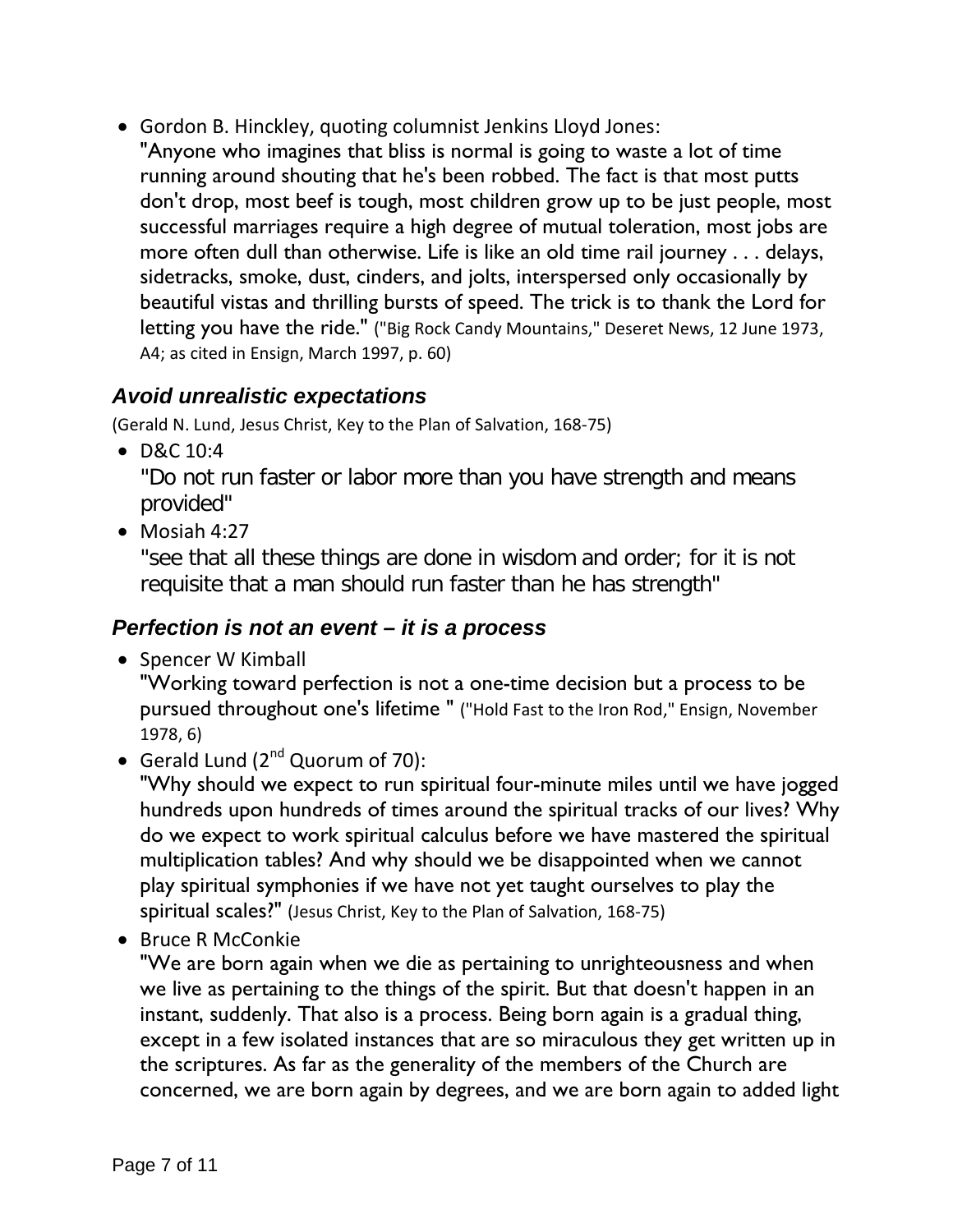and added knowledge and added desires for righteousness as we keep the commandments." ("Jesus Christ and Him Crucified," (BYU Fireside, 5 Sep 1976)

## <span id="page-7-0"></span>*Our progress should be steady and consistent*

• Galations 5:22-23

"But the fruit of the Spirit is love, joy, peace, longsuffering, gentleness, goodness, faith, Meekness, temperance"

- Webster: Temperance: moderation in action, thought, or feeling : restraint
- Elder Neal A Maxwell:

"The Gospel suggests to us ultimate perfection, but eternal progression rests on the assumption of gradual but regular improvement in our lives. In the city of Enoch the near perfection of this people occurred "in process of time" over many, many years. This is also the case with us." (Deposition of a Disciple, p. 71)

• Elder Neal A Maxwell:

"Given our weaknesses, however, paced progress is essential, much as God used six measured and orderly creative periods (followed by respite) in preparing man and this earth. There is a difference, therefore, between being steadily and effectively or "anxiously " engaged, on the one hand, and, on the other hand, being frantically engaged one moment and being passive and detached the next.

Lest we wrongly assume that traveling on the straight and narrow path requires hectic pace, let us remember that the Lord does not want us to weary by the way and for very good reasons. Thoughtless haste and spurts of service are not what is desired, for such naivete is like the businessman who confuses volume with profit " (Notwithstanding My Weakness, pg 3)

• Mark Chamberlain:

"Many of us who struggle with destructive habits vacillate between thinking we're "over it completely" when things are going well and "back at square one" when we falter in any way. The truth is usually grayer than either of these: we are still in the process of change and probably will be for quite a while. Things typically go better when we learn to adopt a "steady as she goes" mentality instead of the "full steam ahead" mode we can't keep up over time." (More Than Will Power, How To Overcome A Destructive Habit)

### <span id="page-7-1"></span>*Lord looks not only on actions but desires of our hearts*

(Gerald N. Lund, Jesus Christ, Key to the Plan of Salvation, 168-75)

• Alma 41:3; D&C 88:109; 137:9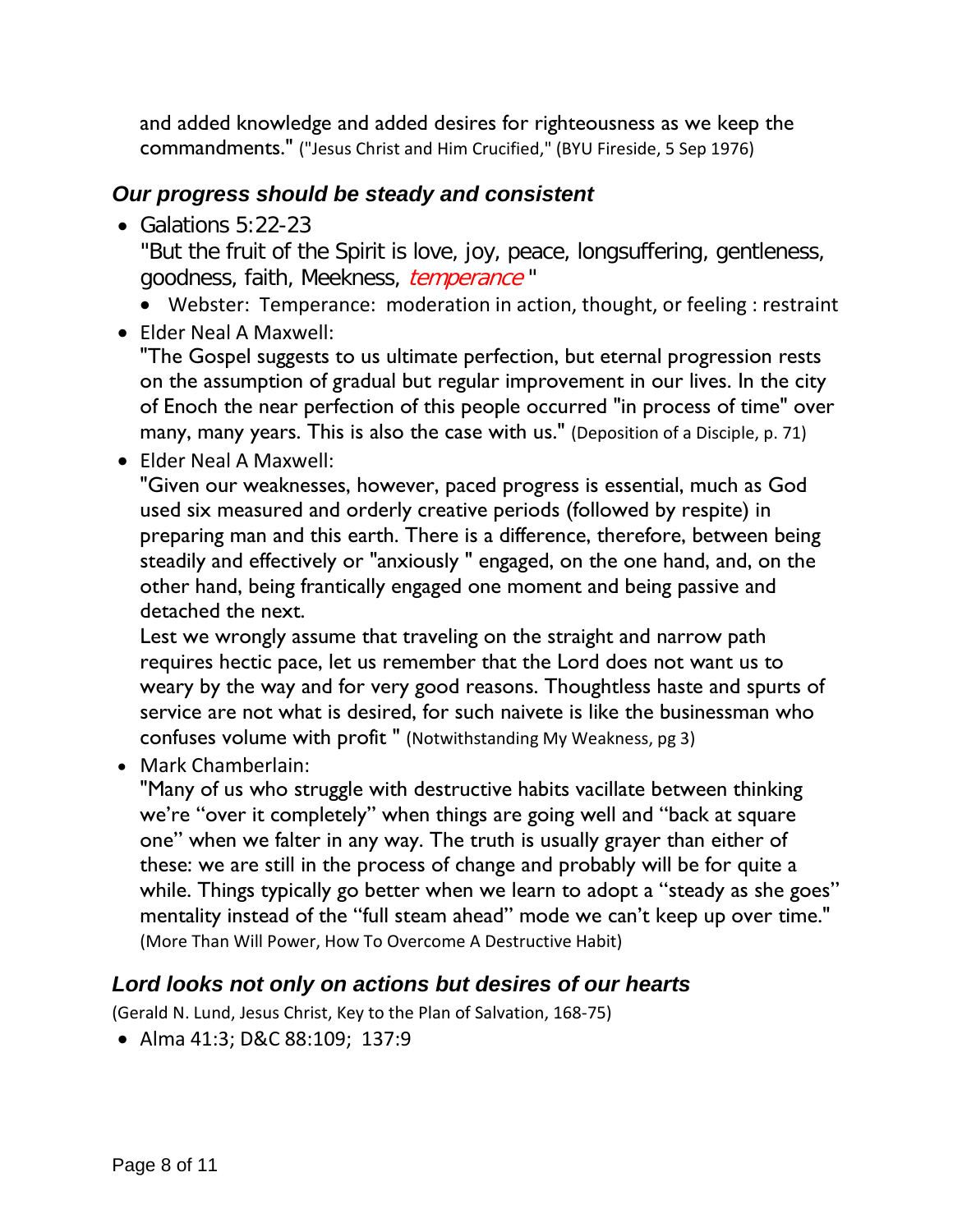### <span id="page-8-0"></span>*After we have done all we can, don't stress over things we can not control*

- Saints while the Prophet Joseph Smith was in Liberty Jail
	- D&C  $123:17$

"let us cheerfully do all things that lie in our power; and then may we stand still, with the utmost assurance, to see the salvation of God, and for his arm to be revealed"

• Mark Chamberlain:

"We like the sentiments expressed in the Serenity Prayer: "God grant me the serenity to accept the things I cannot change, the courage to change the things I can, and the wisdom to know the difference." However, most of us actually live more by what I call the Insanity Prayer: "God grant me the ability to change the unchangeable, the strength to avoid the inevitable, and the wisdom to make other people's decisions for them." " (More Than Will Power, How To Overcome A Destructive Habit)

### <span id="page-8-1"></span>*Replace fear with faith*

- As we "act" upon our faith instead of "reacting" from our fears (2 Nephi 2:26) we will find ourselves moving forward along the straight and narrow path instead of faltering
- Isaiah 43:1-7

"Fear not: for I have redeemed thee, I have called thee by thy name; thou art mine.

When thou passest through the waters, I will be with thee; and through the rivers, they shall not overflow thee: when thou walkest through the fire, thou shalt not be burned; neither shall the flame kindle upon thee"

• D&C 90:24 "Search diligently, pray always, and be believing, and all things shall work together for your good, if ye walk uprightly and remember the covenant wherewith ye have covenanted one with another"

### <span id="page-8-2"></span>*Scriptures show people who stumbled but went on toward perfection*

(Gerald N. Lund, Jesus Christ, Key to the Plan of Salvation, 168-75)

- Corianton (Alma 39:3-5, 11, Alma 49:30)
- People of Melchizedek (Alma 13:17-18)

### <span id="page-8-3"></span>*It is who Satan whispers –"If you are not perfect you're failing"*

(Gerald N. Lund, Jesus Christ, Key to the Plan of Salvation, 168-75)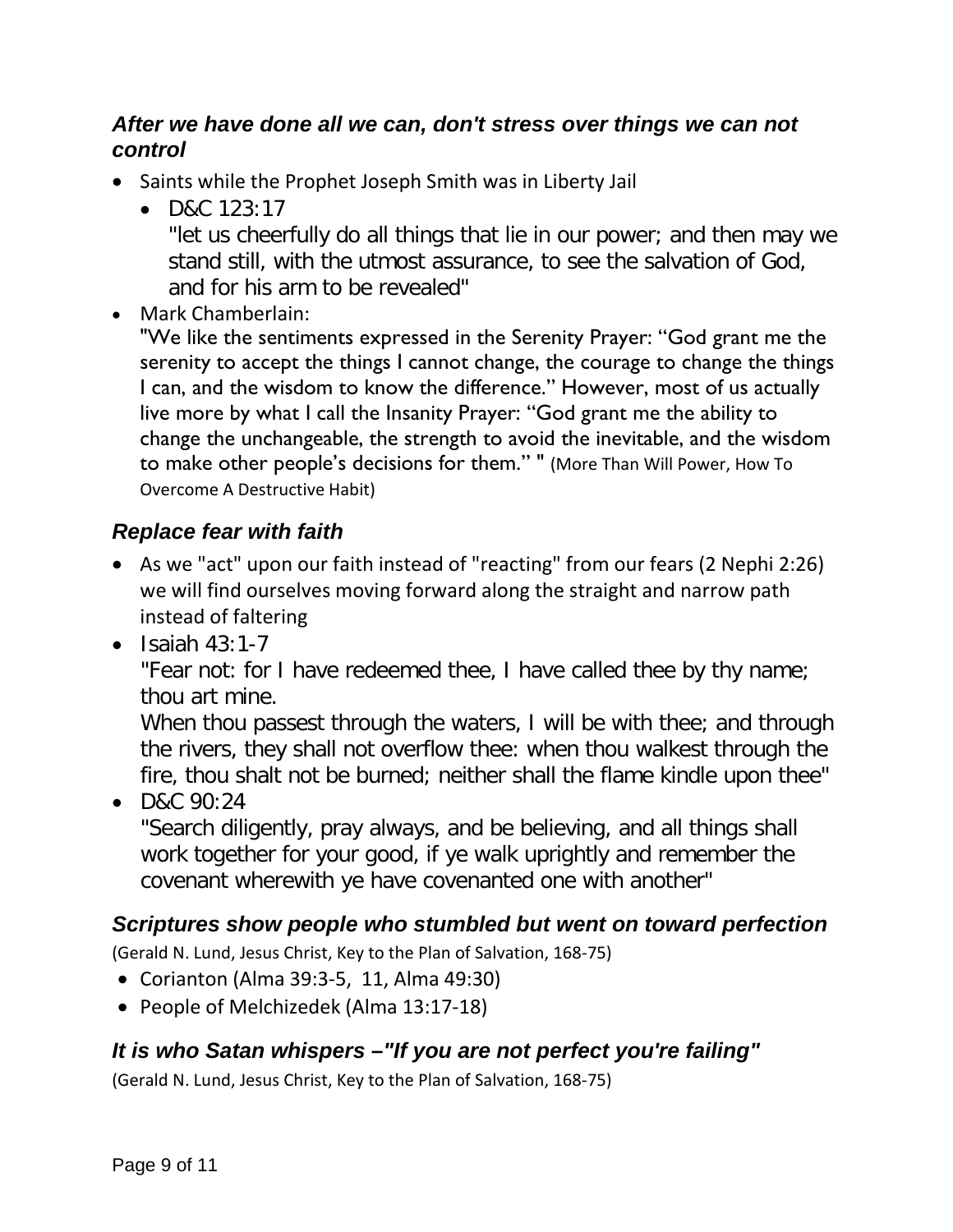• Gerald Lund  $(2^{nd}$  Quorum of 70):

"we should recognize that God is pleased with every effort we make—no matter how faltering—to better ourselves. One of the most commonly listed attributes of God is that he is long-suffering and quick to show mercy. He wants us to strive for perfection, but the fact that we have not yet achieved it does not mean we are failing" (Jesus Christ, Key to the Plan of Salvation, 168-75)

• Elder Marvin J Ashton:

" We need to come to terms with our desire to reach perfection and with our frustration when our accomplishments or our behaviors are less than perfect. I feel that one of the great myths we would do well to dispel is that we've come to earth to perfect ourselves, and nothing short of that will do. If I understand the teachings of the prophets of this dispensation correctly, we will not become perfect in this life, though we can make significant strides toward that goal.... I am also convinced of the fact that the speed with which we head along the straight and narrow path isn't as important as the direction in which we are traveling. That direction, if it is leading toward eternal goals, is the allimportant factor." (Ensign, May 1989, pp. 20-21)